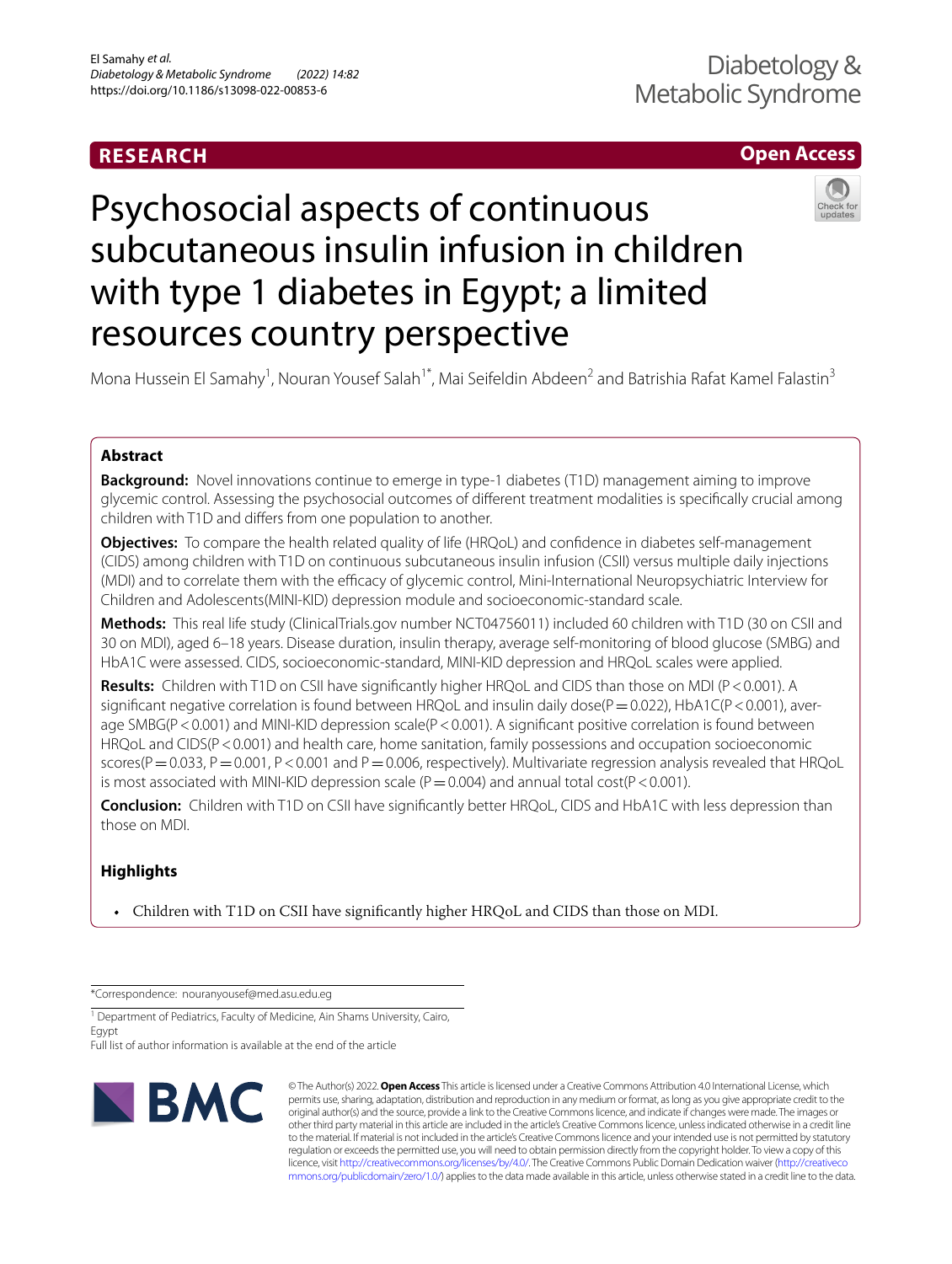• HRQoL was positively correlated to CIDS and socioeconomic scales and negatively correlated to the MINI-KID depression scale, HbA1C and insulin daily dose.

**Keywords:** Children with type 1-diabetes, Confdence in diabetes self-management, Health related quality of life, Continuous subcutaneous insulin infusion, Multiple daily injections

# **Introduction**

Type 1 diabetes (T1D) is characterized by immune-mediated depletion of β-cells resulting in lifelong dependence on exogenous insulin  $[1]$  $[1]$ . The treatment of T1D and its complications impose a considerable burden on patients, health care providers and the society. Health related quality of life (HRQoL) combined with optimal glycemic control are recognized as integral targets in diabetes management [\[2](#page-7-1)].

Comparison of HRQoL in children with T1D and healthy peers has shown inconsistent results. Some studies reported lower HRQoL in children with T1D than their healthy peers [[3\]](#page-7-2). Other studies found no diference between children with T1D and their healthy peers [\[4](#page-7-3)]. Studies suggest that male gender, longer diabetes duration, better glycemic control and higher socioeconomic status are associated with better HRQoL [\[5](#page-7-4)[–7\]](#page-7-5). Less favorable HRQoL was associated with youths' perceptions that diabetes is upsetting, difficult to manage, and stressful, as well as fear of hypoglycemia [\[8](#page-7-6), [9\]](#page-8-0).

Currently, there is no cure for T1D; hence it is essential that insulin therapies are optimized to enable the best HRQoL for patients, while minimizing the risk of acute and long-term complications. The use of intensive insulin treatment regimens, in the form of multiple daily injections (MDI) and continuous subcutaneous insulin infusion (CSII; or insulin pumps), is associated with a reduction in the risk of developing long-term vascular complications in children with T1D [[10](#page-8-1)].

However, data about the efect of CSII use on HRQoL are inconsistent. Non-randomized studies showed improvement in patients' or parents' ratings of HRQoL when patients were switched from MDI to CSII  $[11]$  $[11]$ , but a study where 26 children were randomized to MDI or CSII for six months did not demonstrate a change in parents' rating of HRQoL from baseline [\[12](#page-8-3)].

Efective diabetes management is a complex process requiring active behavioral involvement of children with T1D and their caregivers on a day-to-day basis. A key factor in achieving these behavioral goals is the individual's confdence in his or her ability to perform specifc tasks required to reach the desired goal  $[13]$  $[13]$ . The value of confdence in diabetes self-care (CIDS) in predicting self-care behaviors and outcomes in patients with diabetes is supported by several studies, in which CIDS was

associated with better adherence, glycemic control, mental health, and social functioning [[14\]](#page-8-5). However, no previous studies compared the CIDS between children with T1D on MDI and CSII.

Hence we aimed to compare the psychosocial impact (in terms of HRQoL and CIDS) of CSII versus MDI under real-life conditions in children with T1D in Egypt and to correlate it with the efficacy of glycemic control, depression and socioeconomic standard scale.

# **Methodology**

This case–control study was approved from the local ethical committee of Ain Shams University and registered in ClinicalTrials.gov (study number NCT04756011). Sixty children with T1D were recruited from the regular attendees of the Pediatric Diabetes Clinic, Pediatric Hospital, Ain Shams University. The study protocol was approved by the Ethical Committee of Ain Shams University, and an informed consent was obtained from each patient or their legal guardians before participation. Reporting of the study conforms to Consolidated Standards of Reporting Trials 2010 statement [[15](#page-8-6)].

Patients were defned according to the criteria of the ISPAD 2018 [[16\]](#page-8-7). Inclusion criteria were patients with T1D on insulin therapy, aged 6–18 years on regular insulin therapy with insulin pump or MDI for at least 1 year. Exclusion criteria included patients with other medical conditions (i.e. celiac disease or autoimmune thyroiditis), patients with other types of diabetes mellitus (i.e. maturity onset diabetes of youth (MODY) and type 2 diabetes mellitus) and patients with history of psychiatric disorders.

All included children were subjected to detailed medical history with special emphasis on age at onset of diabetes, disease duration, insulin therapy, history of acute complications i.e. frequency of hypoglycemia and number of hospital admission by diabetic ketoacidosis (DKA) and history of chronic micro and macro-vascular complications. Thorough clinical examination was done laying stress on anthropometric measures with calculation of standard deviation score and body mass index (BMI) measured as kg/m2 [[17\]](#page-8-8). Peripheral blood samples were collected on potassium-ethylene diamine tetraacetic acid (K2-EDTA) in sterile vacutainer tubes (fnal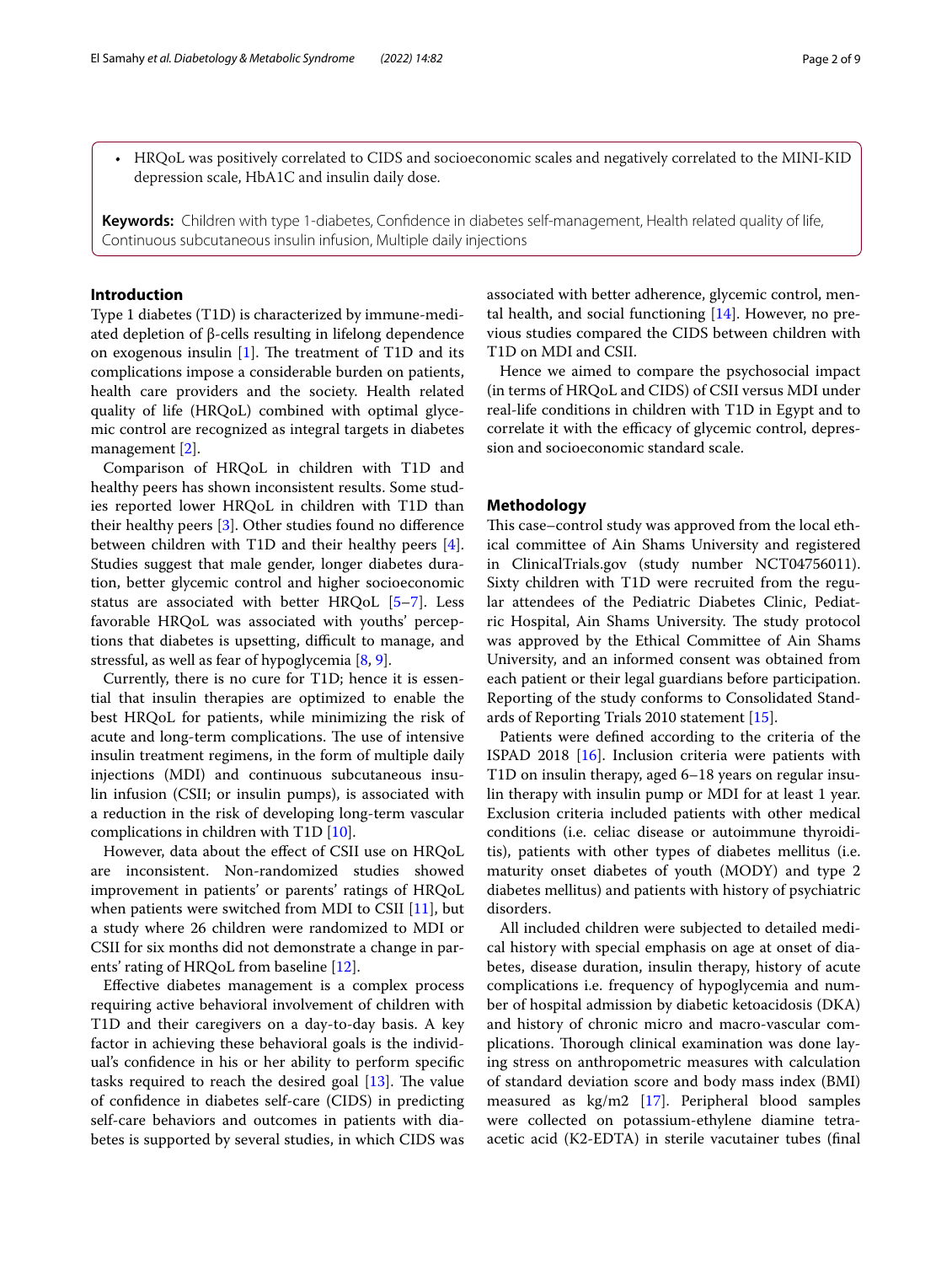concentration of 1.5 mg/mL) (Beckton Dickinson, Franklin Lakes, NJ, USA) for assessment of HbA1C.

# **Psychosocial assessment**

The Diabetes self-management questionnaire was used to assess diabetes education. It is a validated 16 item questionnaire that assesses self-care activities associated with glycemic control. It includes four subscales; glucose management, dietary control, physical activity and healthcare use; as well as a sum scale as a global measure of self-care [[18\]](#page-8-9).

The family socioeconomic level was assessed using the validated arabic socioeconomic level scale for health research in Egypt. It is a scale with 7 domains (education and culture, family, economic, occupation, family possessions, home sanitation and health care) with a total score of 84. The parental educational status was assessed as the educational level of both parents or caregivers [[19\]](#page-8-10).

The Confidence in diabetes self-care questionnaire (CIDS) scale was taken which included HbA1c, emotional distress, and fear of hypoglycemia, self-esteem, anxiety, depression, and self-care behavior. The CIDS scale is a reliable and valid measure of diabetes-specifc self-efficacy for use in patients with type 1 diabetes. High psychometric similarity allows for cross-cultural comparisons [\[12\]](#page-8-3).

Evaluation of health-related quality of life (HRQoL) was measured by the Peds-QL 4.0. The 23-item Peds-QL 4.0 generic core scales encompass (a) physical functioning (eight items), (b) emotional functioning (fve items), (c) social functioning (fve items), and (d) school functioning (five items). The Peds-QL 4.0 generic core scales comprised of parallel child self-report and parent proxyreport formats. This scale consistently facilitates the evaluation of the diferences in HRQoL across young age groups, as well as tracking of HRQoL longitudinally. Scale scores are computed as the sum of the items divided by the number of items answered. The validated Arabic version was used with Cronbach's α of the child and parent reports were greater than 0.70, for both instruments [[20](#page-8-11)].

A validated Arabic version [[21\]](#page-8-12) of the Mini International Neuropsychiatric Interview for Children and Adolescents (MINI-KID), depression module [[22\]](#page-8-13) was used. The MINI-KID provides a structured interview for DSM IV and ICD-10 childhood and adolescent disorders that could be administered relatively quickly ( $\sim$  25 min). It is suitable for administration to children from the age of 6 years to adolescence (up to 17 years, 11 months). Mood and suicidality modules were used.

# **Annual cost**

Data collection: Actual cost for insulin, CSII disposables and other drugs were collected from the hospital registry to avoid recall bias since, official sources of unit cost data for products in Egypt were not available. The cost of insulin was calculated as cost per average daily dose according to the patient′s information registered in his fle in the past three months and extrapolated to 12 months. The annual cost of the CSII consumables was calculated according to medical records and the regimen followed by the patient. Data covered the 12-month period prior to the date of collection. The cost of healthcare resources (other than medication) used by patients was calculated by multiplying resource quantities by the average of available unit costs from the hospital accounting data. Hospitalization costs were obtained from the hospital data sources. These prices reflect real-world settings in Egypt. The base year for all costs was 2020. Bottom-up costing approach was used to estimate average annual costs per patient [[23\]](#page-8-14).

# **Statistical analysis**

Analysis of data was performed using software MedCalc v. 19. Quantitative variables were described as mean, standard deviation (SD), minimum and maximum. Qualitative variables were described as numbers (No.) and percents (%). Data were explored for normality using Kolmogorov–Smirnov test of normality. The results of Kolmogorov–Smirnov test indicated that most of data were normally distributed (parametric data) so parametric tests were used for most of the comparisons. Comparison between quantitative variables was carried out by One-way analysis of variance (ANOVA), which was used to test the diference between the means of several subgroups of a variable by pairwise comparisons. Comparison between qualitative variables was carried out by Chi-square test, which was used to test the statistical signifcance of diferences in a classifcation system (one-way classifcation) or the relationship between two classifcation systems (two-way classifcation). Binary correlation was carried out by Pearson correlation test. Results were expressed in the form of correlation coeffcient (R) and P-values. Multivariate linear regression analysis was used to assess factors independently associated with the HRQoL among the studied children with T1D on CSII. The confidence interval was set to 95% and the margin of error accepted was set to 5%, so the p-value was considered significant at a level of  $< 0.05$ .

# **Results**

Sixty children with T1D were enrolled; they were 32 males (53.3%) and 28 females (46.7%) with mean age  $10.65 \pm 3.17$  years (range, 6-18). Their mean diabetes duration was  $4.88 \pm 2.05$  years, range 1–11. Their daily insulin requirements ranged from 0.50 to 2.00 U/kg/day, with a mean  $\pm$  SD of 0.97  $\pm$  0.33. They were assigned into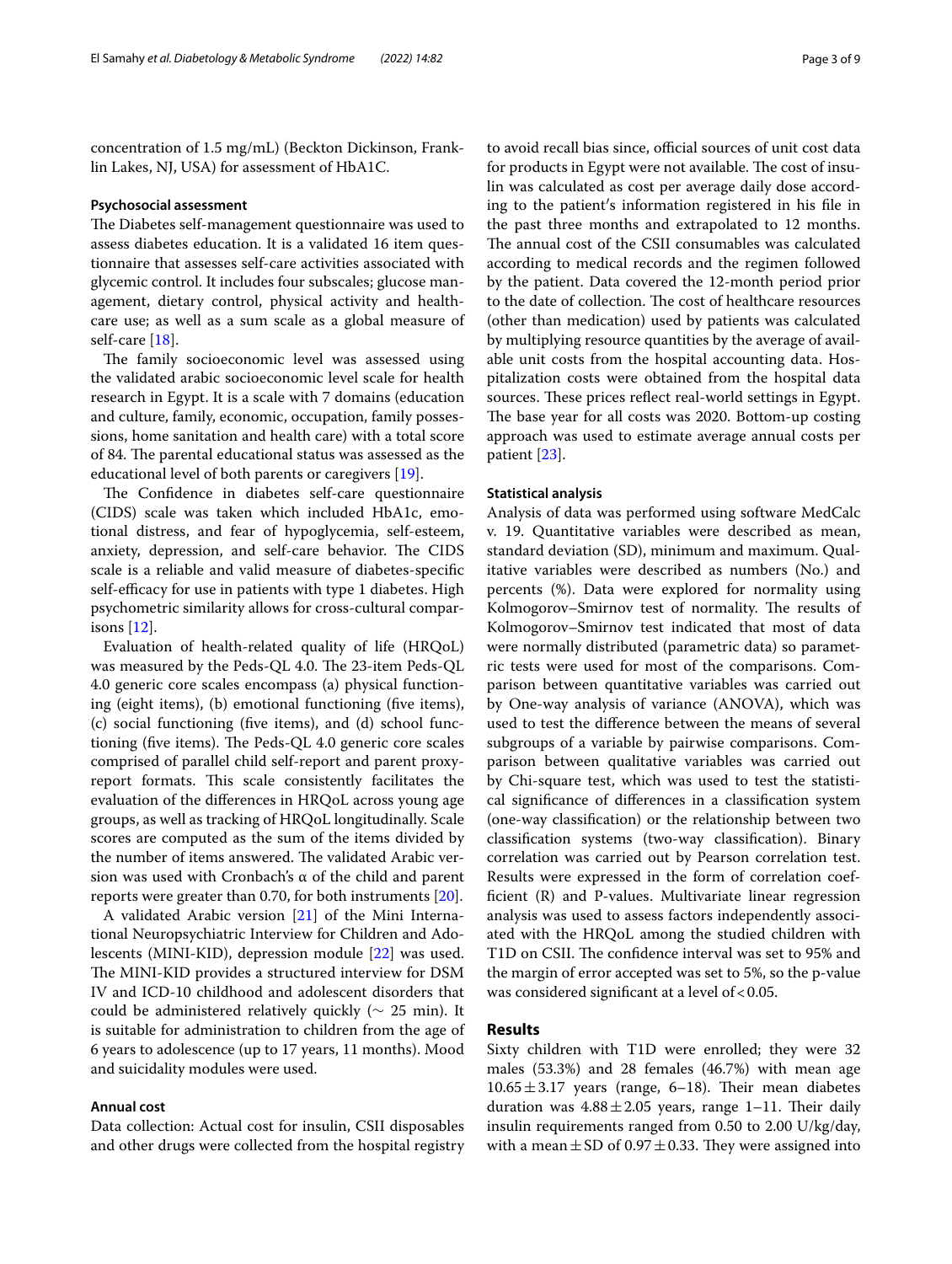

<span id="page-3-0"></span>

<span id="page-3-1"></span>two groups; one group included children on CSII and the other group included children on MDI. Both groups were on their treatment regimen for at least 1 year.

# **Psychosocial characteristics of the studied children with T1D**

The mean CIDS scale of the studied children with T1D  $(n=60)$  was  $73.03 \pm 9.84$ , range 51–89 and their mean total HRQoL was  $64.71 \pm 14.88$  $64.71 \pm 14.88$  $64.71 \pm 14.88$ , range 29.78–91.36, Fig. 1. Twenty two children had major depressive disorders (36.7%). Regarding socio-economic level scale, the mean education scale of the studied cohort was  $23.74 \pm 2.02$ , 16–28, their mean economic scale was  $1.67 \pm 0.80$ , 1–4, their mean family possessions scale was  $6.06 \pm 0.65$ , 5–7 and their mean health care score was  $3.46 \pm 0.92$ , 2–5, Fig. [2.](#page-3-1)

# **Psychosocial characteristics and gender**

Comparison of the psychosocial characteristics according to gender revealed no statistically signifcant diference in the socio-ecnomic level, CIDS and HRQoL among the studied males and females except for economic level which was higher among the studied females ( $P=0.039$ ).

# **Psychosocial characteristics and CSII**

Upon comparing children with T1D on CSII and MDI, children on CSII had signifcantly lower average total daily insulin dose  $(P=0.007)$ , SMBG readings  $(P<0.001)$ and HbA1C ( $P < 0.001$ ) than the MDI group, Table [1](#page-4-0).

Regarding the socioeconomic scale, children on CSII had signifcantly higher economic, family possessions, home sanitation and health care scales than those on MDI (P < 0.001, P < 0.001, P = 0.003 and P = 0.018, respectively). Moreover, they had signifcantly higher overall HRQoL, CIDS and diabetes self-management questionnaire score than the MDI group ( $P < 0.001$ ), Table [1.](#page-4-0)

A signifcant negative correlation was found between total HRQoL and total insulin daily dose  $(P=0.022)$ , HbA1C (P<0.001) and average SMBG readings (P<0.001) Table [2](#page-5-0).

A signifcant positive correlation was found between the overall HRQoL and each of the CIDS and diabetes self-management questionnaire  $(P<0.001)$ ; with a signifcant positive correlation with the health care, home sanitation, family possessions and economic scores  $(P=0.0325, P=0.0005, P=0.0004$  and  $P=0.0063$ , respectively), Table [2](#page-5-0).

Multivariate logistic regression analysis for factors afecting the HRQoL revealed that it was most associated with the MINI-KID depression scale ( $P=0.004$ ), the diabetes self-management questionnaire ( $P=0.05$ ) and the annual total cost ( $P < 0.001$ ), Table [3](#page-6-0).

# **Annual cost**

Upon comparing children with T1D on CSII and basal bolus regimen, children on CSII had signifcantly higher mean annual cost than those on MDI ( $P < 0.001$ ). Moreover, they had signifcantly lower mean annual hospitalization cost ( $P = 0.002$ ) than the MDI group, Table [1](#page-4-0).

# **Discussion**

A substantial progress has occurred in diabetes technology to allow people with T1D to more efectively and/ or more easily achieve adequate glycemic control while enhancing their HRQoL. Evidence has supported the integral role of psychosocial factors in the management of T1D in children and adolescents [[24\]](#page-8-15).

Despite the implementation of the commercial use of CSII for individuals with T1D since the 1980s and the presence of literature supporting the glycemic benefts of CSII in people with T1D [\[25](#page-8-16)], the proportion of people using this technology still varies signifcantly from one country to another. Moreover, it might vary inside the same country according to the socioeconomic class. In Egypt, CSII is still self-funded; which limits the scale of its use in the community to those with high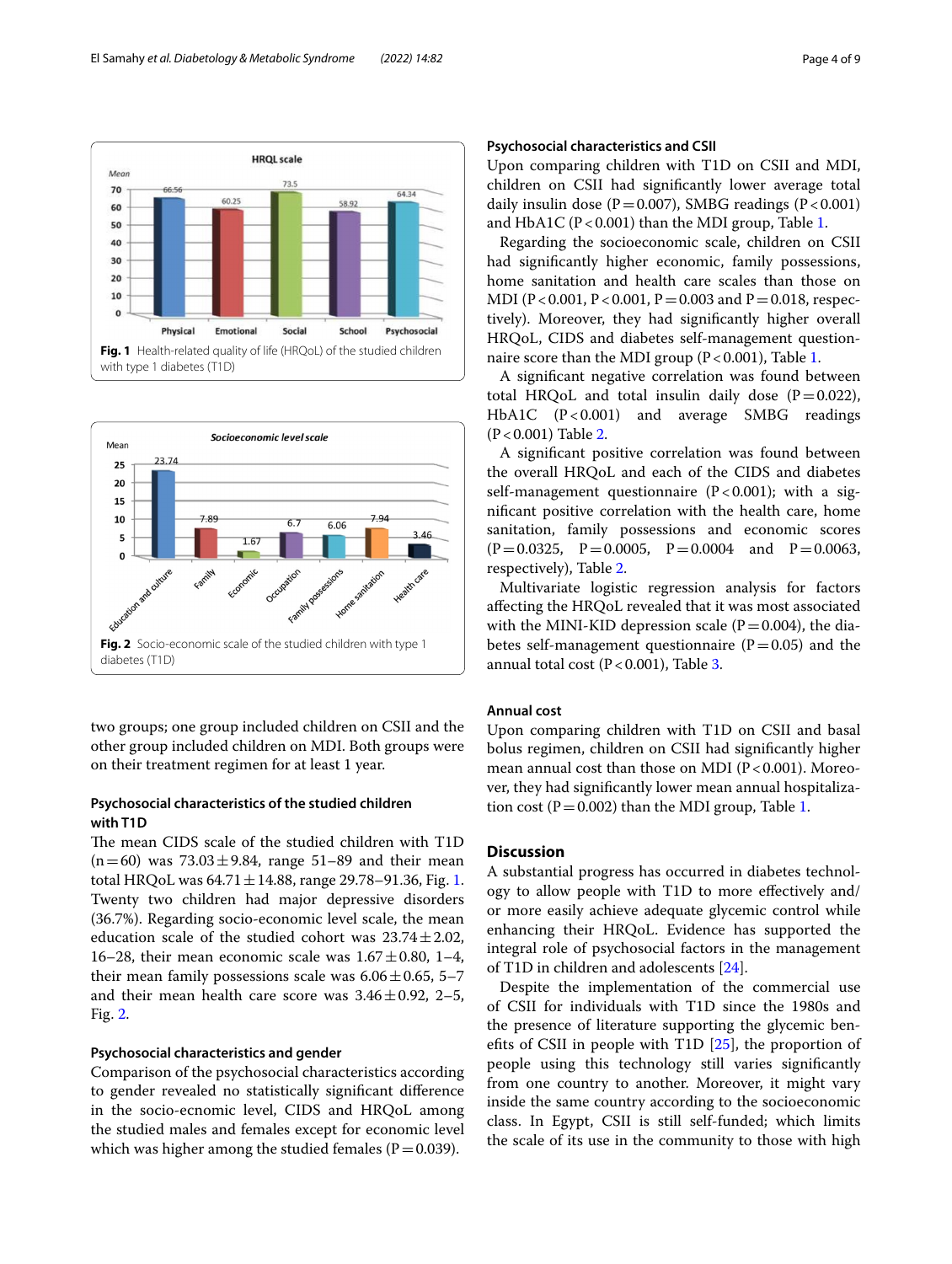<span id="page-4-0"></span>**Table 1** Comparing the clinico-laboratory, psychosocial and cost data between the studied children with T1D on MDI and CSII

| <b>Clinical data</b>                               | $MDI (N = 30)$ |         | $CSII (N=30)$ |         | P value |
|----------------------------------------------------|----------------|---------|---------------|---------|---------|
|                                                    | Mean           | (SD)    | Mean          | (SD)    |         |
| Age (years) <sup>a</sup>                           | 10.70          | 3.42    | 10.60         | 2.95    | 0.904   |
| Disease duration (years) <sup>a</sup>              | 4.63           | 1.95    | 5.13          | 2.14    | 0.349   |
| Insulin daily dose (u/kg/d) a                      | 1.09           | 0.33    | 0.86          | 0.29    | 0.007   |
| Weight (Z score) <sup>a</sup>                      | $-0.44$        | 1.18    | 0.01          | 1.09    | 0.133   |
| Height (Z score) <sup>a</sup>                      | $-1.52$        | 1.36    | $-1.84$       | 7.17    | 0.808   |
| BMI (Z score) <sup>a</sup>                         | 0.51           | 1.20    | 0.48          | 0.75    | 0.921   |
| HbA1C (%) <sup>a</sup>                             | 8.87           | 1.02    | 6.94          | 1.09    | < 0.001 |
| SMBG (mg/dl) <sup>a</sup>                          | 187.50         | 63.44   | 107.53        | 33.26   | < 0.001 |
| Diabetes self-management questionnaire             | 4.10           | 0.06    | 5.30          | 0.05    | < 0.001 |
| Socioeconomic level scale <sup>a</sup>             |                |         |               |         |         |
| Education and culture                              | 23.75          | 1.98    | 23.73         | 2.08    | 0.976   |
| Family                                             | 8.00           | 0.66    | 7.80          | 0.89    | 0.362   |
| Economic                                           | 1.21           | 0.51    | 2.03          | 0.81    | < 0.001 |
| Occupation                                         | 7.08           | 1.59    | 6.40          | 2.19    | 0.206   |
| Family possessions                                 | 5.71           | 0.55    | 6.33          | 0.61    | < 0.001 |
| Home sanitation                                    | 7.38           | 1.21    | 8.40          | 1.19    | 0.003   |
| Health care                                        | 3.79           | 0.72    | 3.20          | 1.00    | 0.018   |
| Major depressive disorders (MINI-KID) <sup>b</sup> |                |         |               |         |         |
| Positive (n %)                                     | 17 (56.7%)     |         | 5 (16.7%)     |         |         |
| Negative (n %)                                     | 13 (43.3%)     |         | 25 (83.3%)    |         | 0.001   |
| HRQoL scale <sup>a</sup>                           |                |         |               |         |         |
| Physical health                                    | 53.46          | 17.43   | 79.66         | 11.16   | < 0.001 |
| Emotional functioning                              | 49.83          | 10.21   | 70.67         | 20.96   | < 0.001 |
| Social functioning                                 | 63.33          | 15.05   | 83.67         | 12.10   | < 0.001 |
| School functioning                                 | 47.17          | 8.68    | 70.67         | 13.63   | < 0.001 |
| Psychosocial health                                | 53.69          | 6.91    | 74.99         | 12.40   | < 0.001 |
| $C$ IDS scale $a$                                  | 66.73          | 7.08    | 79.33         | 8.06    | < 0.001 |
| Mean annual cost <sup>a</sup>                      | 9536.28        | 3374.52 | 25,566.10     | 1401.92 | < 0.001 |
| Mean annual hospitalization cost <sup>a</sup>      | 1390.65        | 1610.41 | 330.33        | 820.89  | 0.002   |
| Total cost <sup>a</sup>                            | 9675.93        | 3465.86 | 25,599.43     | 1395.12 | < 0.001 |

T1D: type 1 diabetes; MDI: multiple daily injections; CSII: continuous subcutaneous insulin infusion; BMI: body mass index; HbA1C: fraction C of glycated hemoglobin; SMBG: self-monitoring of blood glucose; HRQoL: health related quality of life; CIDS: confdence in diabetes self-management

a ANOVA test

<sup>b</sup> Chi-square test

P<0.05 signifcant; P<0.01 highly signifcant

socioeconomic standard. In the United States of America, the pediatric diabetes consortium study found that pump therapy is more common in those with private health insurance, non-Hispanic white race, annual family income over \$100,000, and a parent with a college education [\[26](#page-8-17)]. Similarly, another study involving 515 children with T1D showed that socioeconomic factors, namely, income and parental education and increased frequency of SMBG were predictive of CSII use [[27\]](#page-8-18). This goes in concordance with the current study in which children on CSII had signifcantly higher economic level, family possessions, home sanitation and health care access than

those on MDI. This might be attributed to the non-coverage of pump therapy by the health care/insurance system which likely infuences the low adoption rates of this technology.

Distinguishing the HRQoL and CIDS of CSII versus MDI and their relation to glycemic control could help guide clinical centers and decision makers to choose the best therapeutic options. In the present study, children with T1D on CSII had signifcantly higher HRQoL and CIDS scores than those on MDI. Moreover, they had signifcantly lower HbA1C and average SMBG readings. In line with these results, a study involving adults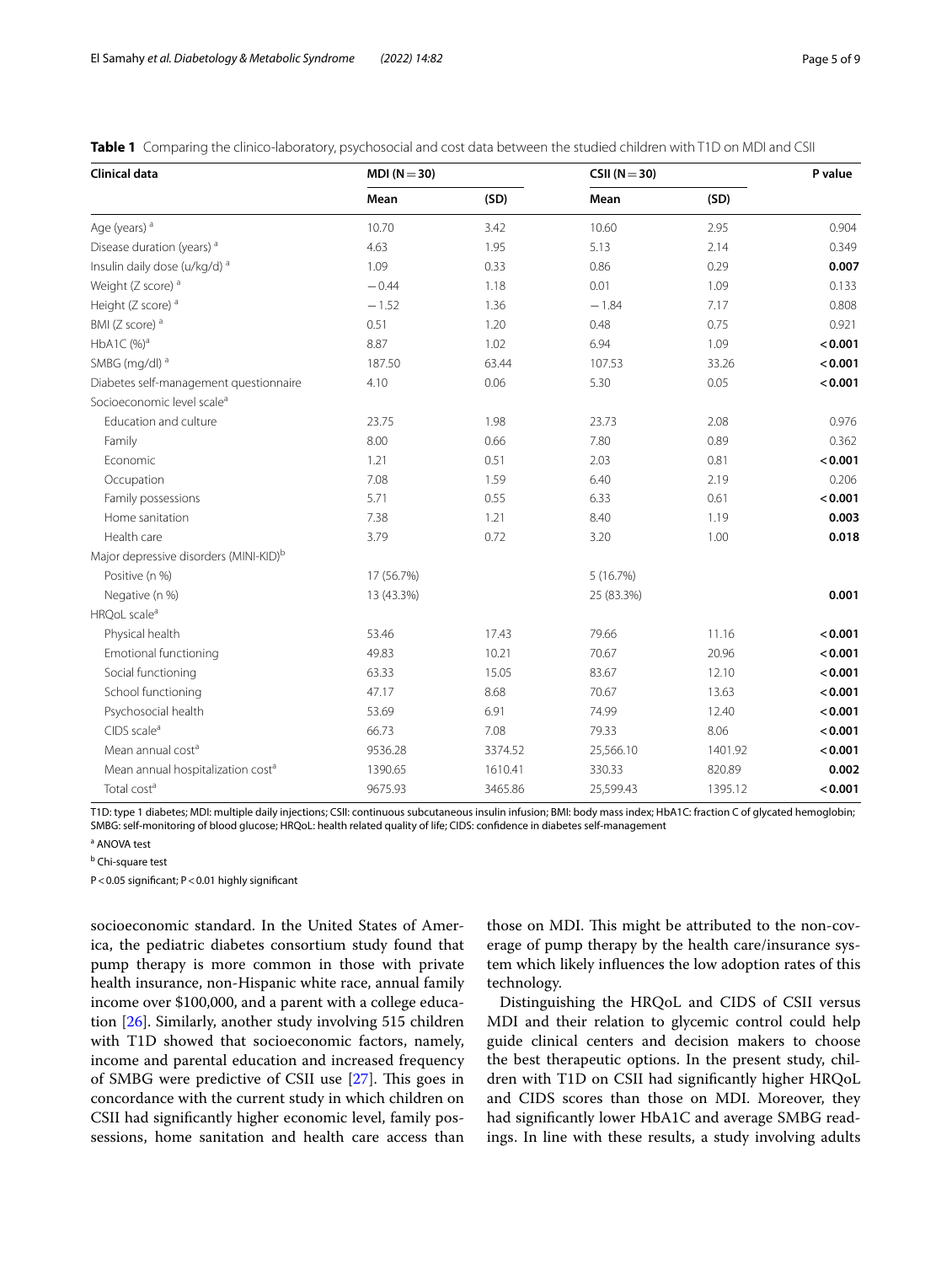<span id="page-5-0"></span>**Table 2** Pearson correlation (R) between HRQoL scale and clinico-laboratory and psychosocial data among the studied children with type 1 diabetes (T1D)  $(n=60)$ 

|                             | <b>HRQoL</b> scale                     |                  |          |          |              |          |  |
|-----------------------------|----------------------------------------|------------------|----------|----------|--------------|----------|--|
|                             | Physical                               | <b>Emotional</b> | Social   | School   | Psychosocial | Overall  |  |
| Age (years)                 |                                        |                  |          |          |              |          |  |
| R                           | $-0.048$                               | $-0.23$          | $-0.048$ | $-0.007$ | $-0.144$     | $-0.113$ |  |
| P value                     | 0.716                                  | 0.078            | 0.718    | 0.955    | 0.272        | 0.388    |  |
| Disease duration (years)    |                                        |                  |          |          |              |          |  |
| R                           | $-0.052$                               | $-0.11$          | $-0.042$ | 0.13     | $-0.03$      | $-0.029$ |  |
| P value                     | 0.695                                  | 0.403            | 0.752    | 0.323    | 0.818        | 0.825    |  |
| Insulin daily dose (u/kg/d) |                                        |                  |          |          |              |          |  |
| R                           | $-0.094$                               | $-0.4$           | $-0.192$ | $-0.26$  | $-0.33$      | $-0.295$ |  |
| P value                     | 0.474                                  | 0.002            | 0.142    | 0.045    | 0.01         | 0.022    |  |
| Weight Z score              |                                        |                  |          |          |              |          |  |
| R                           | 0.151                                  | 0.148            | 0.206    | 0.242    | 0.213        | 0.221    |  |
| P value                     | 0.248                                  | 0.258            | 0.115    | 0.062    | 0.103        | 0.09     |  |
| Height Z score              |                                        |                  |          |          |              |          |  |
| $\mathsf R$                 | 0.216                                  | 0.374            | 0.254    | 0.116    | 0.304        | 0.298    |  |
| P value                     | 0.097                                  | 0.003            | 0.051    | 0.378    | 0.018        | 0.021    |  |
| <b>BMI Z score</b>          |                                        |                  |          |          |              |          |  |
| $\mathsf R$                 | 0.002                                  | 0.136            | 0.15     | 0.024    | 0.117        | 0.099    |  |
| P value                     | 0.988                                  | 0.302            | 0.253    | 0.855    | 0.372        | 0.454    |  |
| HbA1C (%)                   |                                        |                  |          |          |              |          |  |
| R                           | $-0.561$                               | $-0.359$         | $-0.502$ | $-0.437$ | $-0.489$     | $-0.549$ |  |
| P value                     | < 0.001                                | 0.005            | < 0.001  | 0.001    | 0.001        | < 0.001  |  |
| SMBG (mg/dl)                |                                        |                  |          |          |              |          |  |
| R                           | $-0.495$                               | $-0.442$         | $-0.363$ | $-0.413$ | $-0.473$     | $-0.513$ |  |
| P value                     | < 0.001                                | < 0.001          | 0.004    | 0.001    | 0.001        | < 0.001  |  |
|                             | Diabetes self-management questionnaire |                  |          |          |              |          |  |
| ${\sf R}$                   | 0.677                                  | 0.441            | 0.585    | 0.55     | 0.605        | 0.6677   |  |
| P value                     | < 0.001                                | 0.0005           | < 0.001  | < 0.001  | < 0.001      | < 0.001  |  |
| Socioeconomic level scale   |                                        |                  |          |          |              |          |  |
| Education and cultural      |                                        |                  |          |          |              |          |  |
| R                           | 0.125                                  | 0.044            | 0.259    | 0.172    | 0.169        | 0.175    |  |
| P value                     | 0.367                                  | 0.754            | 0.059    | 0.214    | 0.221        | 0.204    |  |
| Family                      |                                        |                  |          |          |              |          |  |
| $\mathsf R$                 | $-0.024$                               | $-0.161$         | $-0.1$   | $-0.191$ | $-0.177$     | $-0.15$  |  |
| P value                     | 0.861                                  | 0.247            | 0.47     | 0.167    | 0.201        | 0.279    |  |
| Economic                    |                                        |                  |          |          |              |          |  |
| R                           | 0.543                                  | 0.103            | 0.402    | 0.219    | 0.277        | 0.367    |  |
| P value                     | < 0.001                                | 0.46             | 0.003    | 0.112    | 0.043        | 0.006    |  |
| Occupation                  |                                        |                  |          |          |              |          |  |
| $\mathsf R$                 | $-0.081$                               | $-0.059$         | $-0.066$ | 0.032    | $-0.041$     | $-0.054$ |  |
| P value                     | 0.559                                  | 0.676            | 0.634    | 0.818    | 0.771        | 0.697    |  |
| Family possessions          |                                        |                  |          |          |              |          |  |
| R                           | 0.313                                  | 0.337            | 0.307    | 0.581    | 0.48         | 0.467    |  |
| P value                     | 0.021                                  | 0.013            | 0.024    | < 0.001  | < 0.001      | < 0.001  |  |
| Home sanitation             |                                        |                  |          |          |              |          |  |
| $\mathsf R$                 | 0.454                                  | 0.375            | 0.313    | 0.371    | 0.417        | 0.459    |  |
| P value                     | 0.001                                  | 0.005            | 0.021    | 0.006    | 0.002        | 0.001    |  |
|                             |                                        |                  |          |          |              |          |  |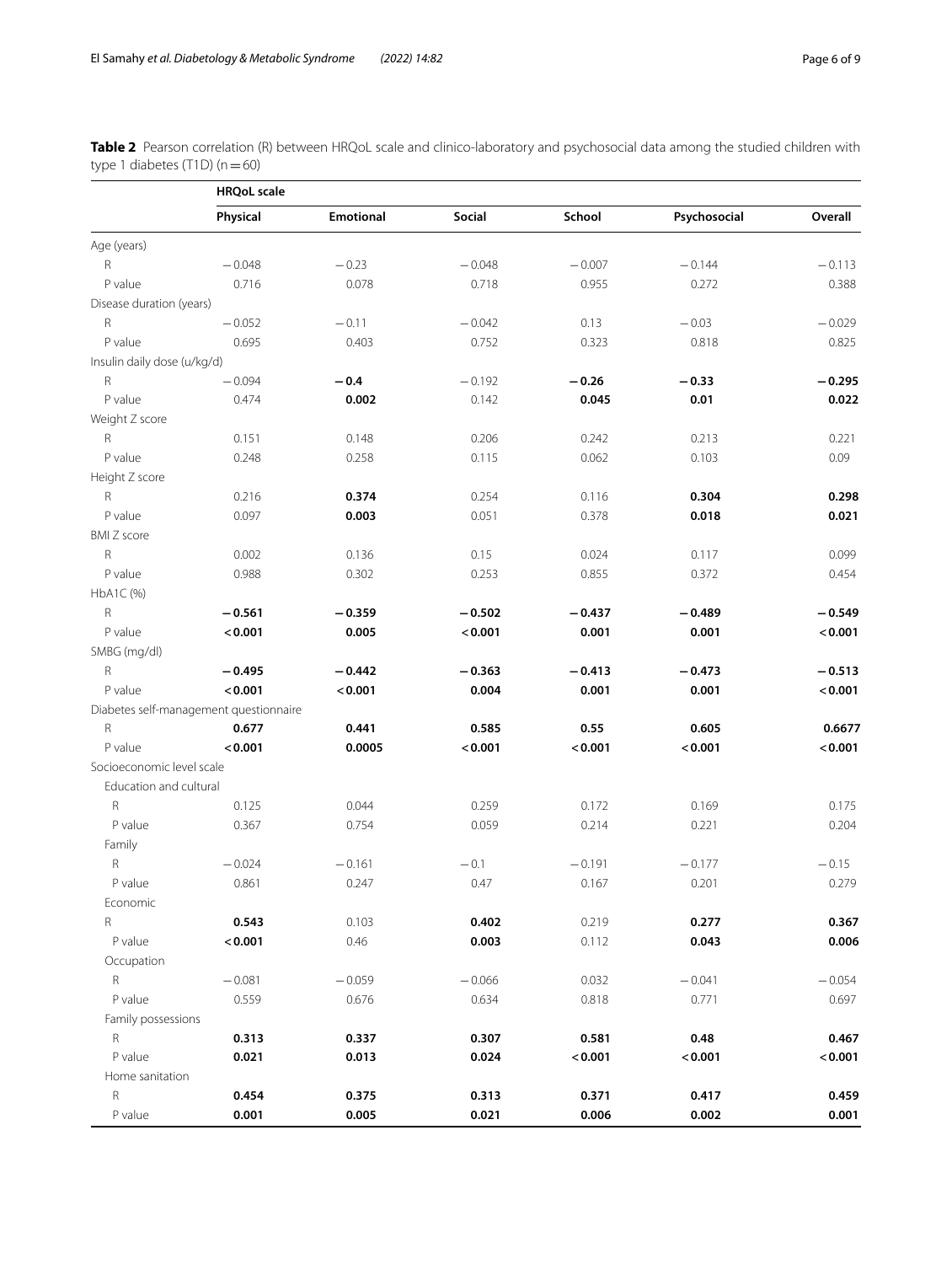|             | <b>HROoL</b> scale |                  |               |          |              |          |
|-------------|--------------------|------------------|---------------|----------|--------------|----------|
|             | Physical           | <b>Emotional</b> | <b>Social</b> | School   | Psychosocial | Overall  |
| Health care |                    |                  |               |          |              |          |
| R           | $-0.413$           | $-0.121$         | $-0.256$      | $-0.205$ | $-0.228$     | $-0.291$ |
| P value     | 0.002              | 0.384            | 0.062         | 0.136    | 0.097        | 0.033    |
| <b>CIDS</b> |                    |                  |               |          |              |          |
| R           | 0.423              | 0.379            | 0.488         | 0.348    | 0.509        | 0.498    |
| P value     | 0.001              | 0.003            | < 0.001       | 0.007    | < 0.001      | < 0.001  |

# **Table 2** (continued)

T1D: type 1 diabetes; HRQoL: health related quality of life; BMI: body mass index; HbA1C: fraction C of glycated hemoglobin; SMBG: self-monitoring of blood glucose; CIDS: confdence in diabetes self-management

R: Pearson correlation coefficient, P < 0.05 significant; P < 0.01 highly significant

<span id="page-6-0"></span>**Table 3** Multivariate regression analysis of factors affecting HRQoL in the studied children with T1D (n = 60)

| Variable                               | <b>Total HRQoL scale</b> |                  |         |  |  |  |
|----------------------------------------|--------------------------|------------------|---------|--|--|--|
|                                        | Coefficient (r)          | <b>R</b> partial | P value |  |  |  |
| Age (years)                            | $-0.8273$                | $-0.1792$        | 0.213   |  |  |  |
| Duration of disease (years)            | $-0.8181$                | $-0.1135$        | 0.433   |  |  |  |
| HbA1C (%)                              | 1.3653                   | 0.1180           | 0.414   |  |  |  |
| Insulin daily dose (U/kg/day)          | $-1.1995$                | $-0.04335$       | 0.765   |  |  |  |
| SMBG (mg/dl)                           | 0.003333                 | 0.01507          | 0.917   |  |  |  |
| CIDS scale                             | $-0.06404$               | $-0.05178$       | 0.721   |  |  |  |
| MINI KID depression scale              | $-8.2917$                | $-0.3254$        | 0.021   |  |  |  |
| Annual total cost (L.E)                | 0.001028                 | 0.5274           | < 0.001 |  |  |  |
| Diabetes self-management questionnaire | 51.5415                  | 0.2787           | 0.050   |  |  |  |
| $R^2$ adjusted                         | 0.617                    |                  |         |  |  |  |
| P value                                | < 0.001                  |                  |         |  |  |  |

P<0.05 signifcant; P<0.01 highly signifcant

with T1D found that CSII use contributes to marked HRQoL improvement [[28\]](#page-8-19). In addition, the Danish national study on HRQoL in children with T1D on CSII and MDI showed better HRQoL in children on long term CSII [[29](#page-8-20)]. Moreover, a recent survey of one of CSII systems suggested improved HRQoL and perceived control over diabetes in adults using CSII. From the 1245 adults with T1D included in the study, 53.5% indicated positive changes in their overall well-being, 72.5% perceived control over diabetes and 50.6% perceived hypoglycemic safety on CSII [[30\]](#page-8-21). Hence, more studies addressing the efect of CSII use on the HRQoL and CIDS among children with T1D are needed.

Although the available data regarding CSII on HRQoL and CIDS in children are limited, this study found that CSII use has positive impact on HRQoL and CIDS. This is supported by a multi-centric randomized controlled trial on children with T1D from Germany that revealed improved HRQoL in children with T1D transitioned to CSII [\[31](#page-8-22)]. Similarly, another multi-centric quantitative correlational study showed improved HRQoL in adoles-cents on CSII [\[32](#page-8-23)]. This beneficial role of CSII on HRQoL and CIDS could be attributed to its ability to help children with diabetes and their parents feel less burdened and/or constrained by the day-to-day demands of diabetes, their feeling less restricted by the daily demands of diabetes and their better confdence in their ability to address hypoglycemia. However, this could be also attributed to the higher socioeconomic scale and lower depression scale among those on CSII. Hence, further prospective randomized studies are needed to verify the causal relationship between these covariables.

The relation between CSII and depression in children with T1D remains unraveled. In the current study, children with T1D on CSII had signifcantly lower depression score than those on MDI. This goes in agreement with Munkácsi and colleagues 2018 who found that adolescents with T1D on CSII had lower depression level than those on MDI  $[33]$  $[33]$ . These results reinforce the positive role of CSII in this vulnerable population.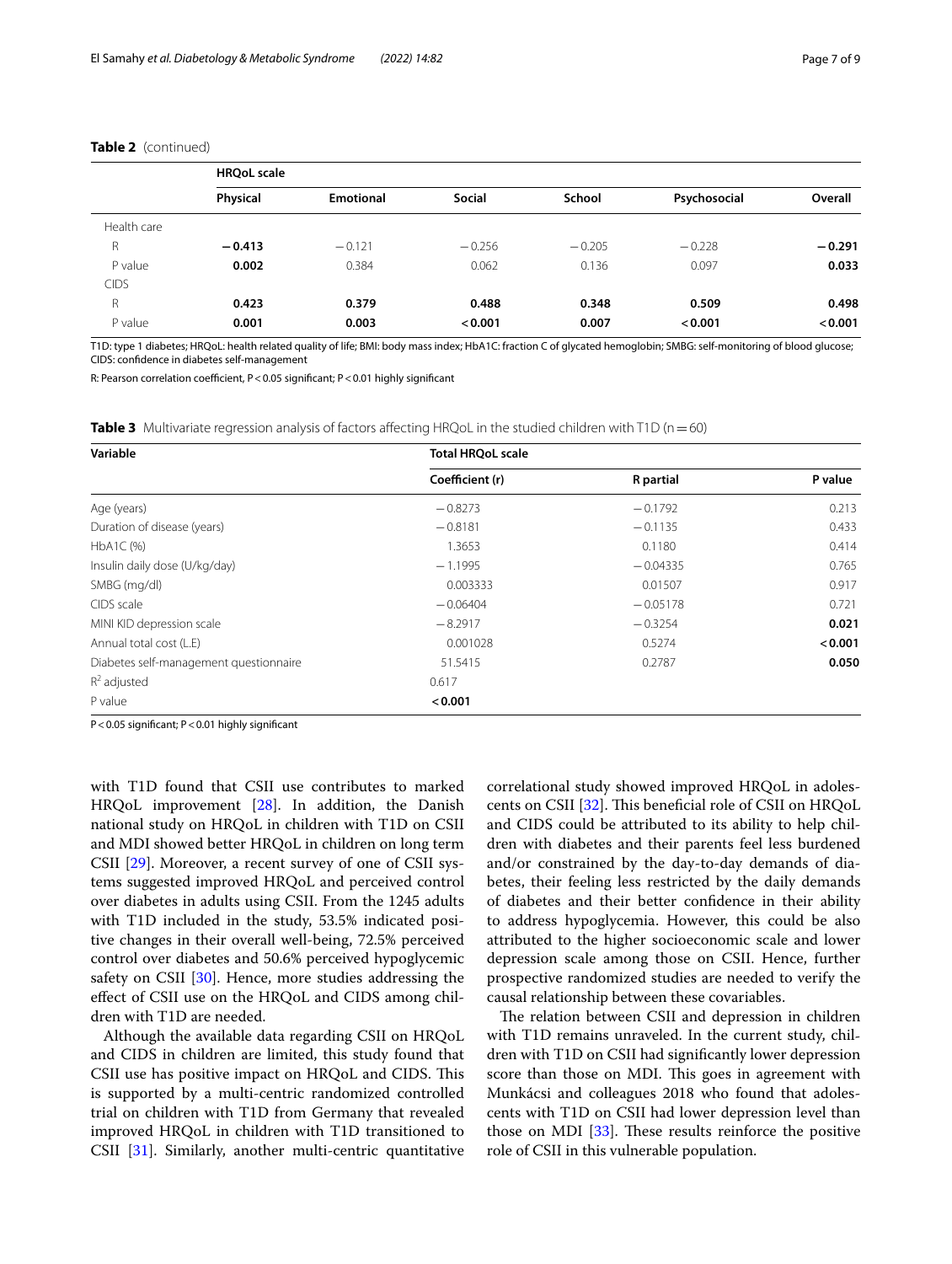In real life, where people with T1D face challenges of daily diabetes management, SC insulin and CSII could difer in terms of efectiveness, ease of use, and short and long term outcomes. However, out-of-pocket costs of CSII remain a crucial deterrent for large numbers of patients [\[34\]](#page-8-25). Real-world data on health care and societal costs of CSII compared with MDI therapy in children are scarce. In the current study, the mean annual cost of CSII was signifcantly higher among those on CSII. However; the mean annual hospitalization cost was signifcantly lower among those on CSII. Hence, more research should assess the cost efectiveness of CSII among this vulnerable population.

In the present study, HRQoL in children with T1D was independently associated with depression, diabetes selfmanagement questionnaire and total annual therapy cost. This goes in agreement with Shapira and coworkers who found that the presence of comorbid psychological disorders was associated with lower HRQoL among children and adolescents with T1D  $[35]$  $[35]$ . This could be attributed to the poorer self-care, higher HbA1c and more hospitalizations for acute complications like diabetic ketoacidosis (DKA) among those with comorbid psychological disorders [\[36\]](#page-8-27). Moreover, children with T1D on CSII having better diabetes education were found to have better glycemic control  $[37]$ . This highlights the importance of ofering optimum psychotherapy, diabetes education and medical care to these children.

The main limitations of the current study are its crosssectional nature which could not imply causality and its small sample size. Another limitation is that the patients had to pay for the CSII as this treatment is not reimbursed in Egypt; therefore the HRQoL was afected by the socioeconomic scale of the patients and their families. Hence, further larger randomized prospective studies are needed to identify the HRQoL, CIDS and cost efectiveness of CSII versus MDI among children with T1D.

# **Conclusion**

Children with T1D on CSII have signifcantly better HRQoL, CIDS, depression scale and HbA1C with better economic and family possessions, home sanitation and access to health care facilities. Although mean annual cost was higher in children with T1D on CSII, they had signifcantly lower mean annual hospitalization cost.

# **Author contributions**

MHES: Finding the idea, paper writing, reviewing and supervising the results and the manuscript. MSA: Data collection and interpretation. BRK Data collection and questionnaire performance. NYS: Data collection, conceptualization, paper writing and submission. All authors read and approved the fnal manuscript.

# **Funding**

Open access funding provided by The Science, Technology & Innovation Funding Authority (STDF) in cooperation with The Egyptian Knowledge Bank (EKB).

### **Availability of data and materials**

Data will be available from the authors upon request.

# **Declarations**

# **Ethics approval and consent to participate**

The study protocol was approved by the local Ethical Committee of Ain Shams University and registered in ClinicalTrials.gov (study number NCT04756011). Informed consent was obtained from each patient or their legal guardians before participation.

#### **Consent for publication**

Not applicable.

# **Competing interests**

All authors declare no conficts of interest.

#### **Author details**

<sup>1</sup> Department of Pediatrics, Faculty of Medicine, Ain Shams University, Cairo, Egypt.<sup>2</sup> Department of Psychiatry, Faculty of Medicine, Ain Shams University, Cairo, Egypt.<sup>3</sup> Luxor International Hospital, Luxor, Egypt.

# Received: 18 March 2022 Accepted: 30 May 2022 Published online: 11 June 2022

#### **References**

- <span id="page-7-0"></span>1. Chiang J, Kirkman S, Laffel L, Peters A. Type 1 diabetes through the life span: a position statement of the american diabetes association. Diabetes Care. 2014;37(7):2034–54. <https://doi.org/10.2337/dc14-1140>.
- <span id="page-7-1"></span>2. Blair J, McKay A, Ridyard C, Thornborough K, Bedson E, Peak M, Didi M, Annan F, Gregory J, Hughes D, Gamble C. Continuous subcutaneous insulin infusion versus multiple daily injections in children and young people at diagnosis of type 1 diabetes: the SCIPI RCT. Health Technol Assess. 2018;22(42):1–112. [https://doi.org/10.3310/hta22420.](https://doi.org/10.3310/hta22420)
- <span id="page-7-2"></span>3. Anderson BJ, Lafel LM, Domenger C, Danne T, Phillip M, Mazza C, Hanas R, Waldron S, Beck R, Calvi-Gries F, Mathieu C. Factors associated with diabetes-specifc health-related quality of life in youth with type 1 diabetes: the global TEENs study. Diabetes Care. 2017;40(8):1002–9. [https://doi.](https://doi.org/10.2337/dc16-1990) [org/10.2337/dc16-1990](https://doi.org/10.2337/dc16-1990).
- <span id="page-7-3"></span>4. Stahl A, Strassburger K, Lange K, Bachle C, Holl RW, Giani G, Rosenbauer J. Health-related quality of life among German youths with early-onset and long-duration type 1 diabetes. Diabetes Care. 2012;35(8):1736–42. <https://doi.org/10.2337/dc11-2438>.
- <span id="page-7-4"></span>5. Yi-Frazier JP, Hilliard ME, Fino NF, Naughton M, Liese A, Hockett C, Hood K, Pihoker C, Seid M, Lang W, Lawrence J. Whose quality of life is it anyway? Discrepancies between youth and parent health-related quality of life ratings in type 1 and type 2 diabetes. Qual Life Res. 2016;25(5):1113–21. [https://doi.org/10.1007/s11136-015-1158-5.](https://doi.org/10.1007/s11136-015-1158-5)
- 6. Nieuwesteeg A, Pouwer F, van der Kamp R, van Bakel H, Aanstoot H-J, Hartman E. Quality of life of children with type 1 diabetes: a systematic review. Curr Diabetes Rev. 2012;8(6):434–43.
- <span id="page-7-5"></span>7. Monir Z, El Samahy M, Eid E, Khalifa A, Abd-ElMaksoud S, Abbas M, Abd El Ghafar H. Health-related quality of life in a group of Egyptian children and adolescents with type 1 diabetes: relationship to microvascular complications. Bull Natl Res Cent. 2019;43:142. [https://doi.org/10.1186/](https://doi.org/10.1186/s42269-019-0180-0) [s42269-019-0180-0.](https://doi.org/10.1186/s42269-019-0180-0)
- <span id="page-7-6"></span>8. Laffel LM, Connell A, Vangsness L, Goebel-Fabbri A, Mansfield A, Anderson BJ. General quality of life in youth with type 1 diabetes relationship to patient management and diabetes-specifc family confict. Diabetes Care. 2003;26(11):3067–73.